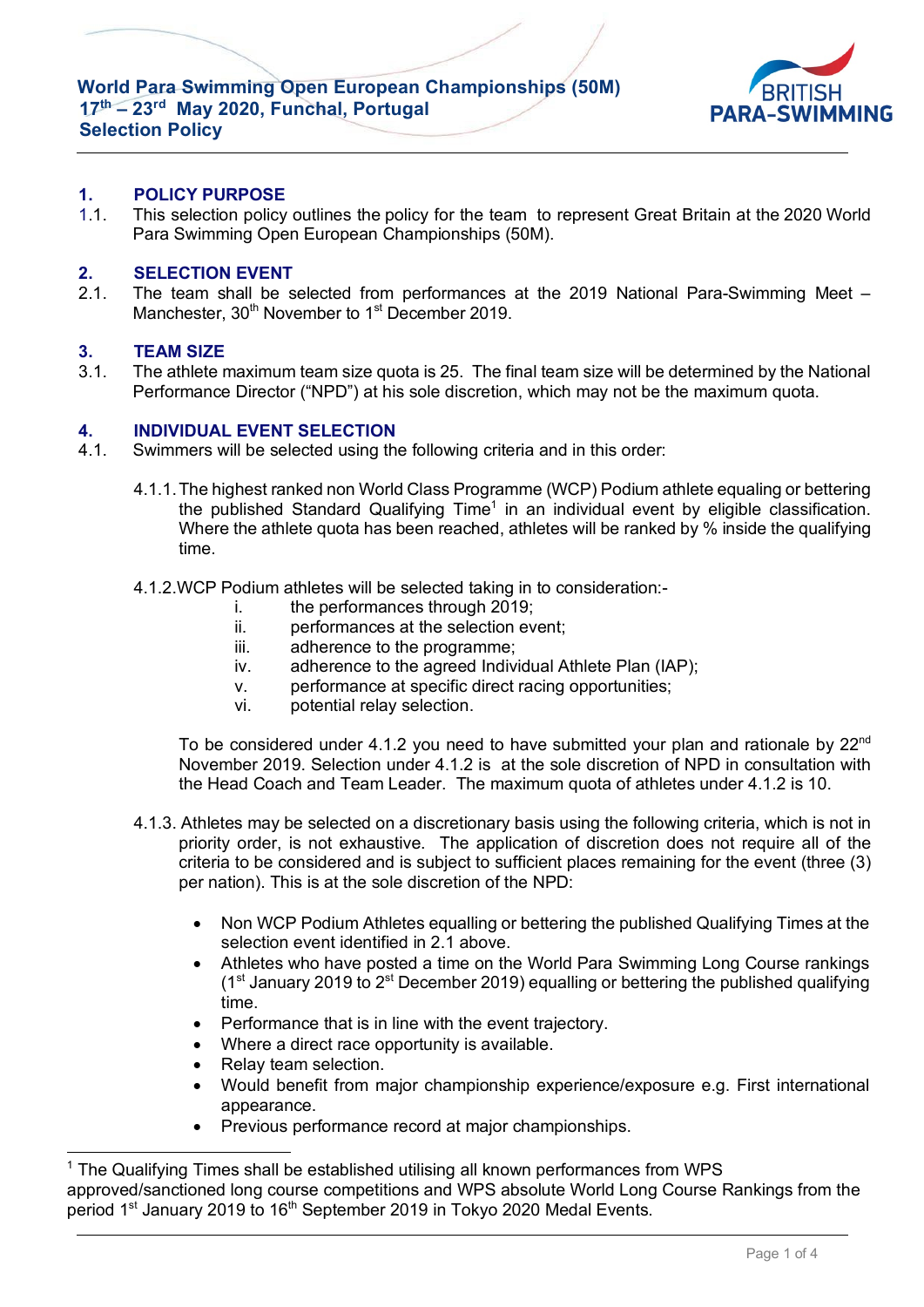

# **5. EVENT ENTRIES**

- 5.1 Subject to 3.1 and 4.1 above, for a swimmer to be eligible for consideration to compete in an additional event(s) all of the criteria indicated below must be met:
	- 5.1.1 The swimmer will have already been selected for the team in an individual event as detailed above.
	- 5.1.2 The swimmer will have achieved the WPS Minimum Qualifying Standard (MQS) for that additional event within the official WPS Qualification Period  $(1<sup>st</sup>$  January 2019 to 28<sup>th</sup> March 2020) and appears on the WPS rankings.
	- 5.1.3 All additional swims are dependent upon place availability (3 entries per nation per event S1- S14), for that event and classification.
	- 5.1.4 Relays may be entered based on athletes selected 4.1.
	- 5.1.5 Following selection, a swimmer and home programme coach may apply to be entered into an additional event(s) in writing on the official form no later than Friday  $10<sup>th</sup>$  January 2020. The final decision on entries for additional events is at the complete discretion of the Team Leader. This decision is not capable of being appealed and is not subject to the British Swimming Appeal Procedure.

## **6. ANNOUNCEMENT**

6.1. Athletes will be notified of selection on Monday 9th December 2019.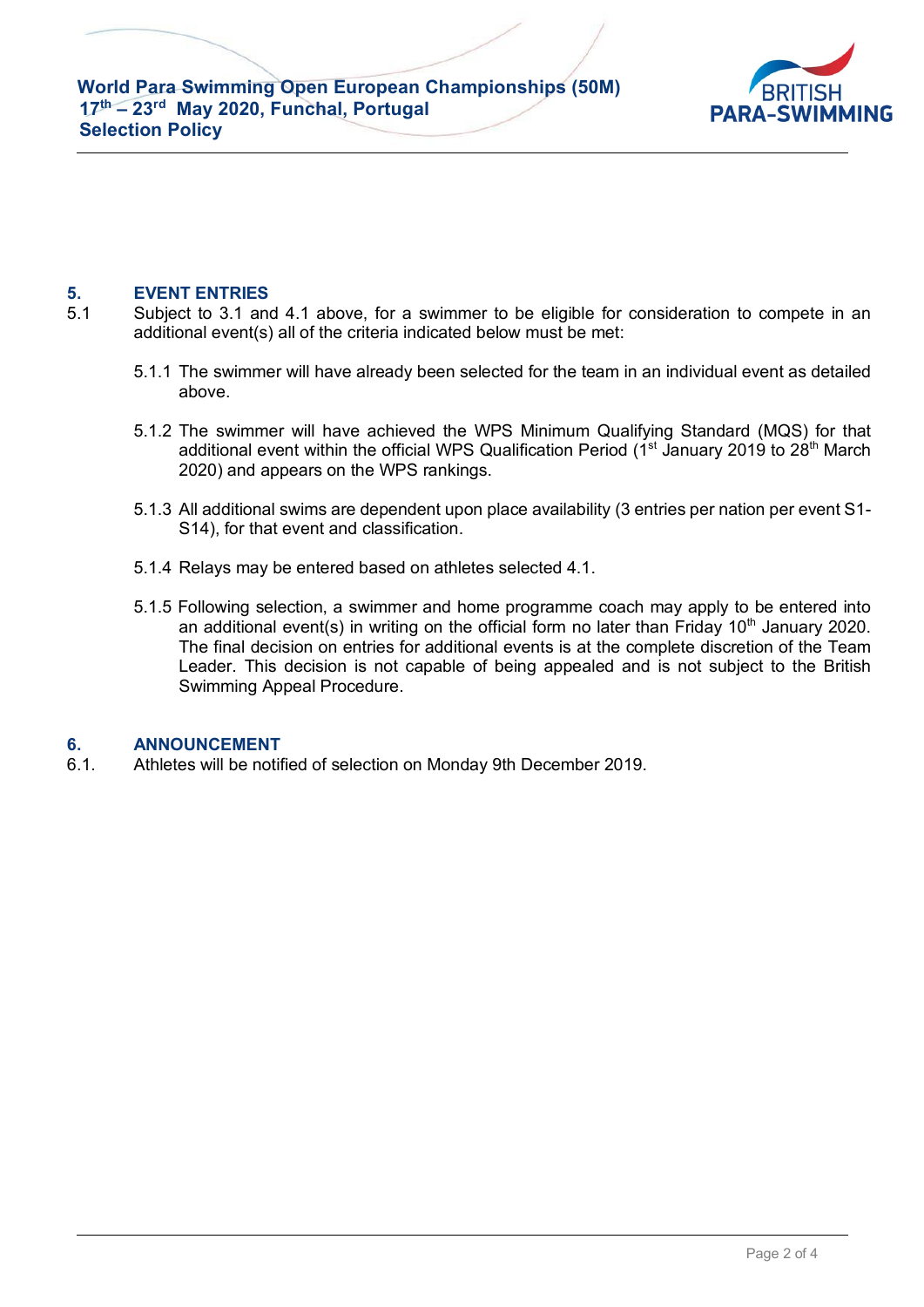**World Para Swimming Open European Championships (50M) 17th – 23rd May 2020, Funchal, Portugal Selection Policy**



# **SELECTION POLICY GENERAL CONDITIONS Eligibility**

Swimmers must:

- G1 Be a British passport holder or have previously represented Great Britain at a Paralympic Games.
- G2 Meet the current WPS regulations on eligibility.
- G3 Hold a valid and current WPS licence and be registered to a swimming club that is affiliated to Swim England, Swim Wales or Scottish Swimming.
- G4 Be internationally classified with a "Confirmed" (C), "Fixed Date Review" (FDR) or "Review" (R) WPS sport classification status.
- G5 All selected swimmers will be required to have an agreed training plan in place and adhere to their Individual Athlete Planning (IAP) Process or Process Goals at all times between selection and the conclusion of the selected meet. Process goals shall be agreed between the NPD, Head Coach, Home Programme Liaison (HPL), the swimmer and the swimmers home programme coach. A series of physiological tests using physiological data may be used to monitor trainability. Swimmers failing to maintain trainability and performance goals may result in them being deselected from the team.

#### **Times**

- G6 Split times will not be considered.
- G7 Performances from time trials will not be considered with the exception of British Para-Swimming team relay practices post selection for final relay team consideration.

## **Team Commitments**

- G8 All selected team members will be required to sign and comply with all WPS requirements, Rules and Regulations, British Swimming provisions consisting of the British Swimming Anti-Doping Rules and Protocols, Selection Agreement and Code of Conduct, the British Swimming Disciplinary Code and Child Protection and Safeguarding Policies.
- G9 Team members will be required to attend (where selected) all pre competition training camps, individual training opportunities, competitions, relay team practices and team meetings designated by the Head Coach. Attendance must be on a full-time basis, taking part in all programmed activities. With the exception of injury or illness team members will not be allowed to leave any required camps, competitions, meetings or undertake any activities that are not directly relevant to the camp programme including personal appearances, external media engagements or social activities. Failure to comply with this requirement may result in the team member being de-selected from the team, which will be at the complete discretion of the NPD.
- G10 Team members must comply with British Swimming and World Para-Swimming swimwear rules and regulations.

## **Withdrawals**

G11 If a swimmers classification changes between selection and the selected meet, with the exception of a swimmer achieving the criteria as outlined in, 4.1 and 5 for an event in a higher classification where sufficient places are available, the swimmer may be de-selected from the